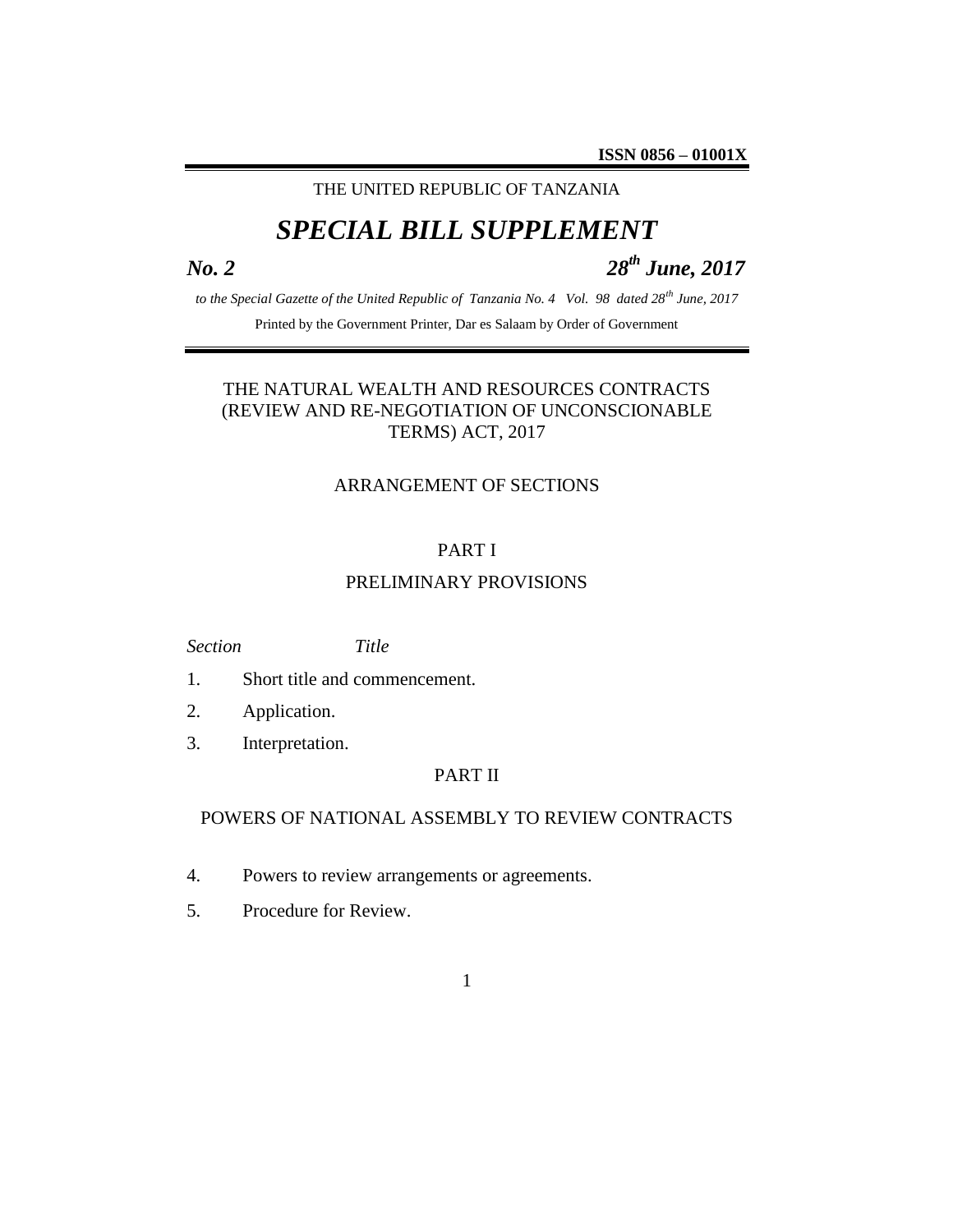## PART III

## GOVERNMENT RE-NEGOTIATION OF UNCONSCIONABLE **TERMS**

- 6. Re-negotiation of arrangements and agreements.
- 7. Rectification and expunge of unconscionable terms.
- 8. Powers to make regulations.

### **NOTICE \_\_\_\_\_\_\_\_\_\_**

**\_\_\_\_\_\_\_\_\_**

This Bill to be submitted to the National Assembly is published for general information to the public together with statement of objects and reasons.

Dar es Salaam, JOHN W.H. KUAZI<br>27<sup>th</sup>June, 2017 Secretary to the Cabinet **Secretary to the Cabinet**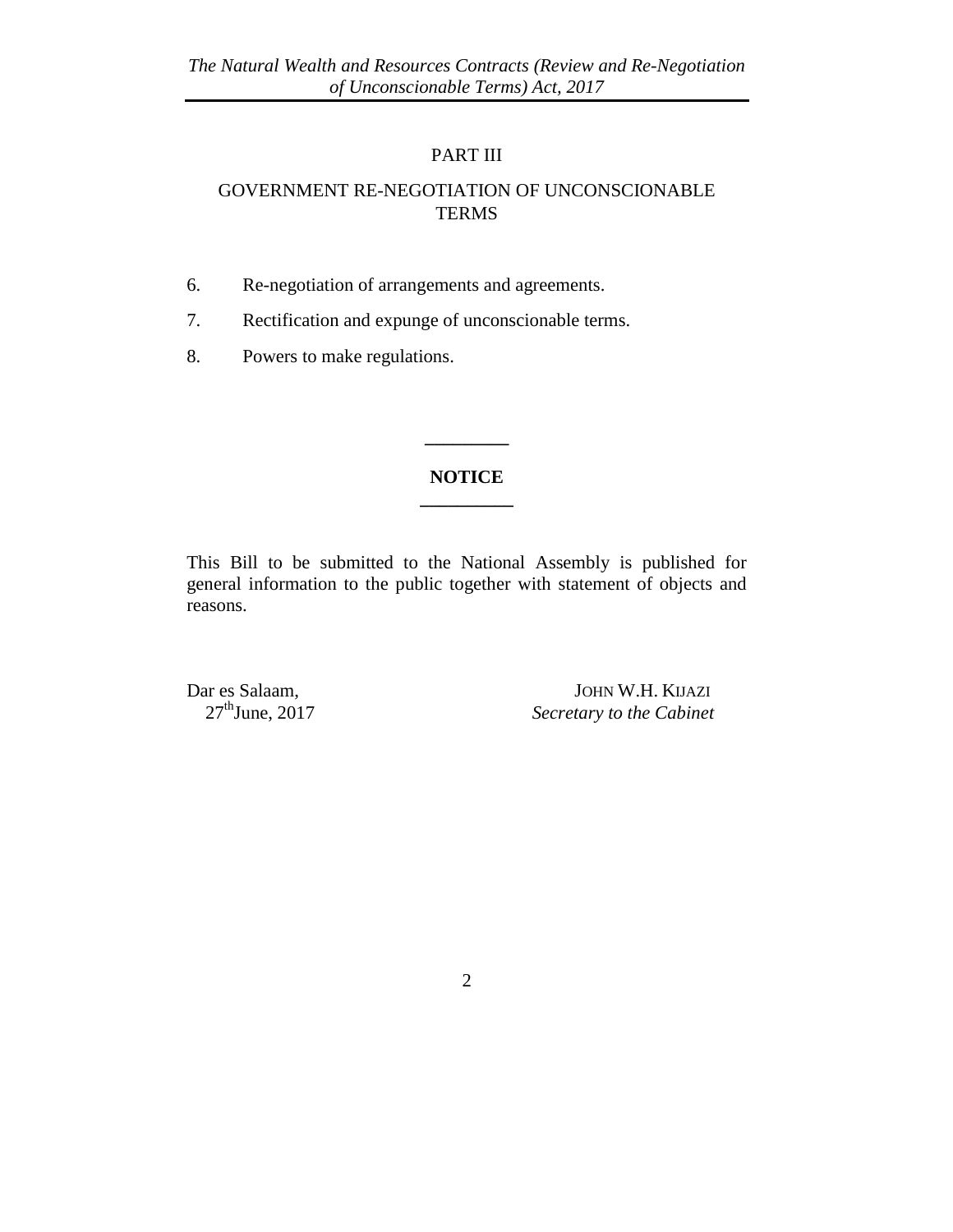#### **PREAMBLE**

WHEREAS, by virtue of Article 27 of the Constitution the protection of natural wealth and resources in the United Republic is charged on the People and the Government the control of which is entrusted to the President;

AND WHEREAS, by virtue of Article 9(c) and (i) of the Constitution requires all activities of the Government to be conducted in such a manner as to ensure that the national wealth and heritage are harnessed, preserved and applied for the common good and to prevent exploitation and that the use of the national wealth and heritage places emphasis on the development of the People and the United Republic and in particular, geared towards the eradication of poverty, ignorance and diseases;

AND WHEREAS, the Government has resolved to fairly and equitably undertake protracted measures intended to ensure that the natural wealth and resources of the United Republic are used for the greatest benefit and welfare of the People and the United Republic by ensuring that all arrangements or agreements by the Government protect interests of the People and the United Republic;

AND WHERE AS, pursuant to International Law, the United Republic has permanent sovereign rights for the purpose of exploring, exploiting and managing its Natural Resources. AND RECOGNISING, that the United Republic is a signatory to the United Nations General Assembly Resolution  $1803(XVIII)$  of  $14<sup>th</sup>$  December, 1962 and subscribes to the stipulations therein;

AND WHEREAS, the United Republic being a sovereign state has permanent sovereignty over all natural wealth and resources thence imposing on the Government the responsibility of ensuring that the interests of the People and the United Republic are paramount and protected in any arrangement or agreement which the Government makes or enters in respect of such natural wealth and resources;

AND WHEREAS, it is necessary to make comprehensive statutory provisions that require all arrangements or agreements on natural wealth and natural resources to be tabled for review by the National Assembly for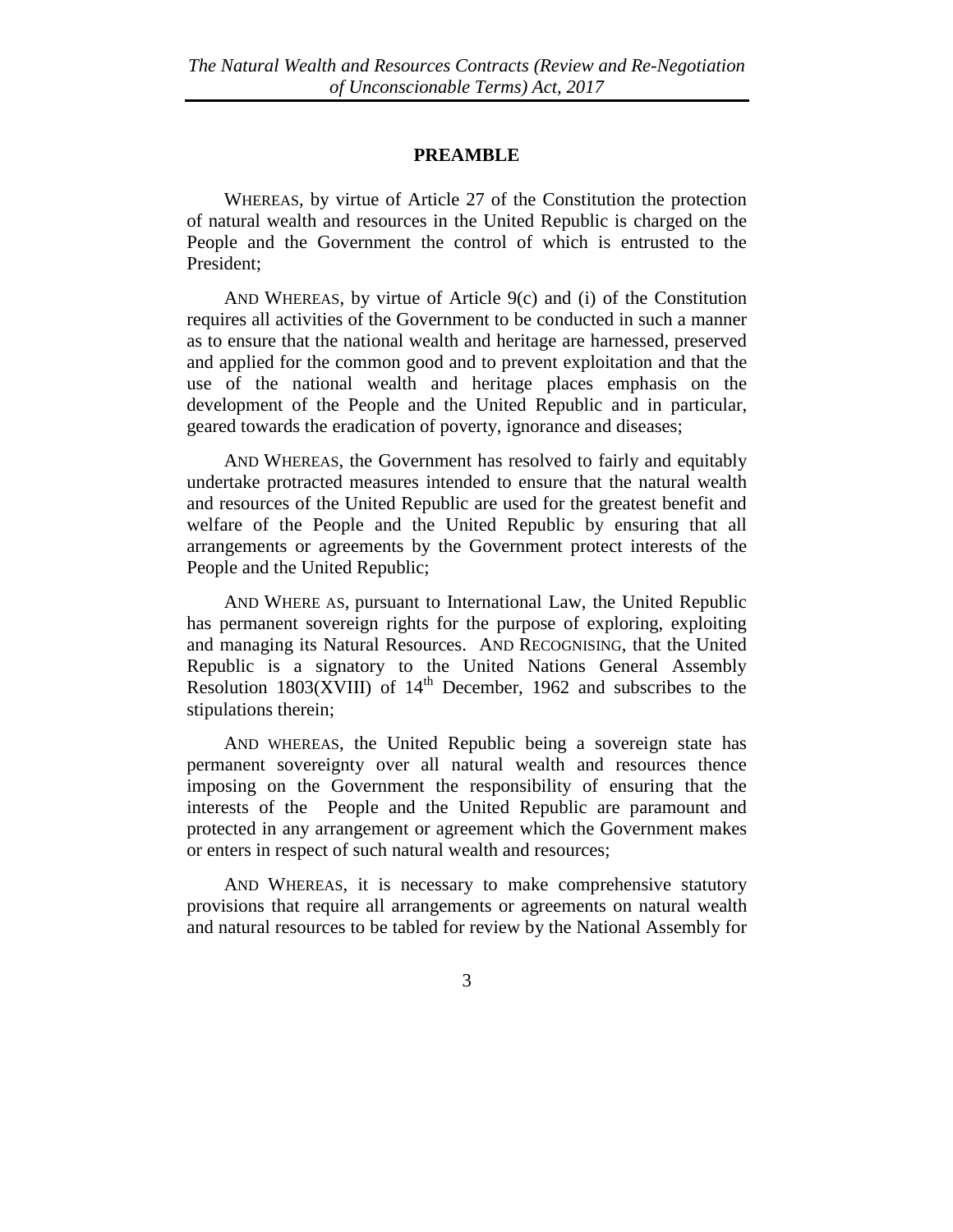purposes of ensuring that any unconscionable terms therein is rectified or expunged;

NOW THEREFORE, be it ENACTED by Parliament of the United Republic of Tanzania as follows:

## PART I

## PRELIMINARY PROVISIONS

| Short title and<br>commencement | 1.-(1) This Act may be cited as the Natural<br>Wealth and Resources Contracts (Review and Re-<br>negotiation of Unconscionable Terms) Act, 2017.<br>(2) The Act shall come into operation on such<br>date as the Minister may, by notice published in the<br>Gazette, appoint.                                                                                               |
|---------------------------------|------------------------------------------------------------------------------------------------------------------------------------------------------------------------------------------------------------------------------------------------------------------------------------------------------------------------------------------------------------------------------|
| Application                     | 2. This Act shall, without prejudice to the<br>authority of the Revolutionary Government of Zanzibar<br>over ownership and control of its own national wealth<br>and resources, apply to Mainland Tanzania in respect of<br>all arrangements or agreements made over natural<br>wealth and resources by the Government before or after<br>coming into operation of this Act. |
| Interpretation                  | 3. In this Act, unless the context otherwise<br>requires:<br>"arrangement or agreement" means any contract<br>relating to extraction, exploitation, acquisition<br>and use of natural wealth and resources;                                                                                                                                                                  |
| Cap.2                           | "Constitution" means the Constitution of the United<br>Republic;<br>"Minister"<br>Minister<br>means the<br>responsible<br>constitutional affairs;<br>"natural wealth and resources" means all materials or<br>substances occurring in nature such as soil,<br>subsoil, gaseous and water resources, and flora,<br>fauna, genetic resources, aquatic resources,               |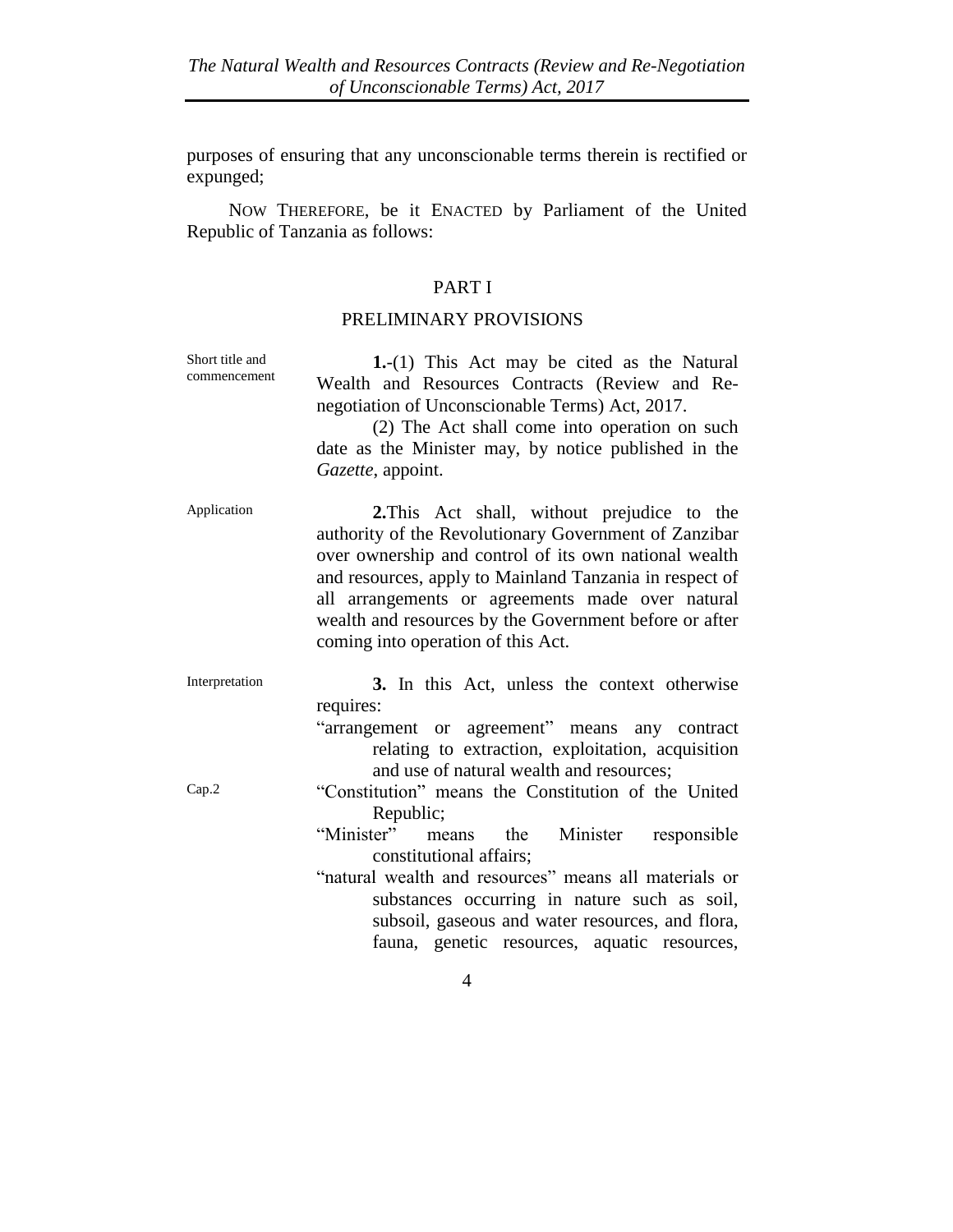micro-organisms, air space, rivers, lakes and maritime space, including the Tanzania's territorial sea and the continental shelf, living and non-living resources in the Exclusive Economic Zone which can be extracted, exploited or acquired and use for economic gain, whether processed or not;

"unconscionable term" means any term in the arrangement or agreement on natural wealth and resources which is contrary to good conscience and the enforceability of which jeopardises or is like to jeopardise the interests of the People and the United Republic.

#### PART II

#### POWERS OF NATIONAL ASSEMBLY TO REVIEW CONTRACTS

Powers to review arrangements or agreements Cap.2

**4.-**(1) For effective performance of oversight and advisory functions stipulated under Article 63(2) of the Constitution, the National Assembly may review any arrangements or agreement made by the Government relating to natural wealth and resources.

(2)In asserting the principle of permanent sovereignty over natural wealth and resources, there shall be implied in every arrangement or agreement that the negotiation are concluded in good faith and fairly and, at all times, observe the interests of the People and the United Republic.

 (3) The principle of permanent sovereignty over natural wealth and resources shall afford fair and equitable treatment to the parties.

 (4) The National Assembly shall devise the procedure under the Standing Orders of the National Assembly for reviewing any arrangement or agreement made by the Government over natural wealth and resources.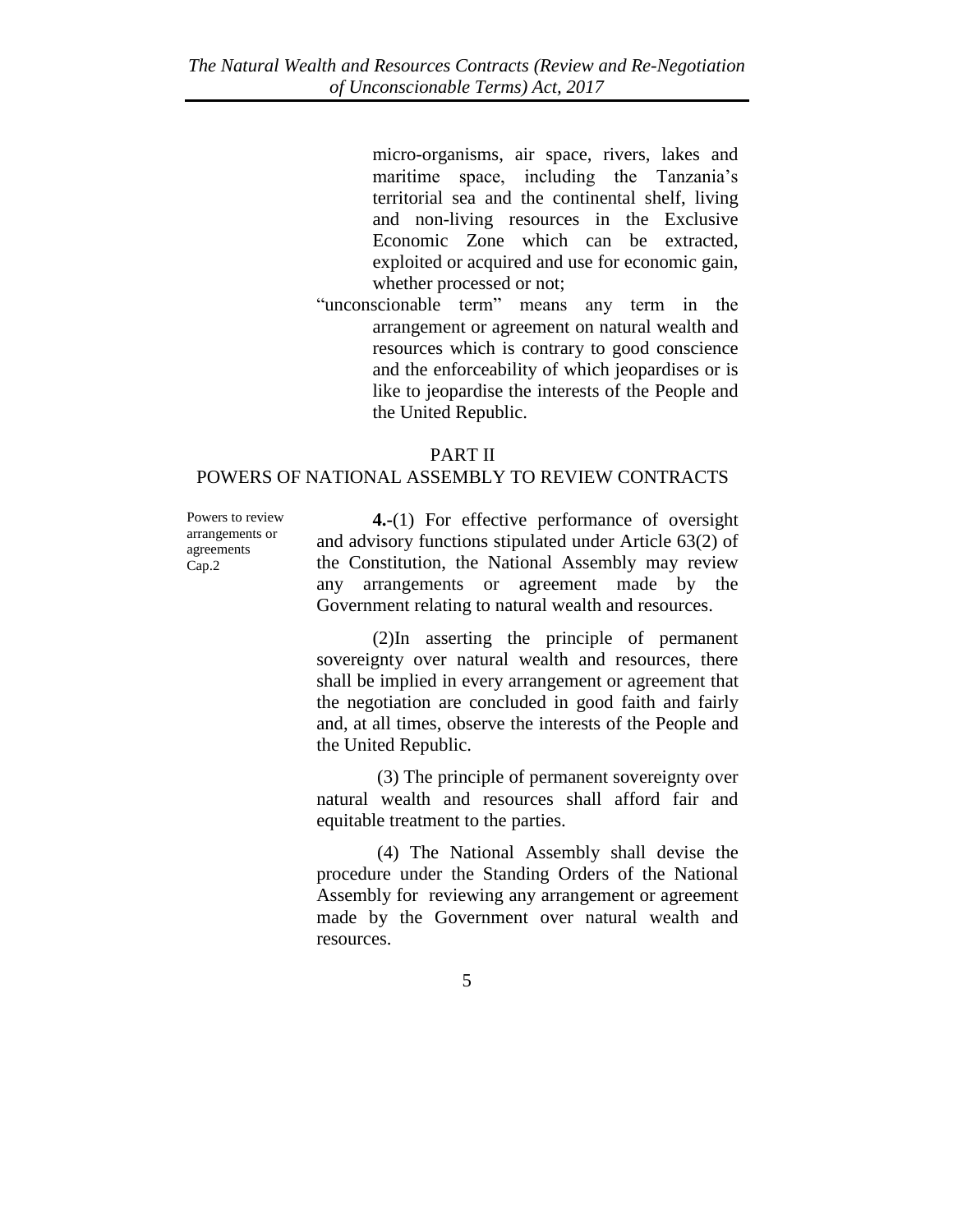Procedure for review

**5.-**(1) All arrangements or agreements on natural wealth and resources made by the Government shall, within six sitting days of the National Assembly next following the making of such arrangement or agreements be reported to the National Assembly.

(2) Where upon consideration of the report submitted pursuant to subsection (1), the National Assembly finds that the arrangement or agreement contains unconscionable terms, it may, by resolution, direct the Government to initiate re-negotiation of the arrangement or agreement with a view to rectifying the terms.

(3)Where the National Assembly considers that certain terms of arrangement or agreement on natural wealth and resources or the entire arrangement or agreement on natural wealth and resources made before coming into force of this Act are prejudicial to the interests of the People and the United Republic by reason of unconscionable terms it may, by resolution, direct the Government to initiate re-negotiation of the agreement or arrangement with a view to rectifying the terms.

## PART III

### GOVERNMENT RE-NEGOTIATION OF UNCONSCIONABLE **TERMS**

Re-negotiation of arrangement or agreement

**6.-**(1) The Government shall, within thirty days of the resolution of the National Assembly made in terms of section 5, serve the other party to the arrangement or agreement a notice of intention to renegotiate the terms which the National Assembly found to be unconscionable.

(2) Terms of the arrangement or agreement shall be deemed to be unconscionable and treated as such if they contain any provision or requirement that: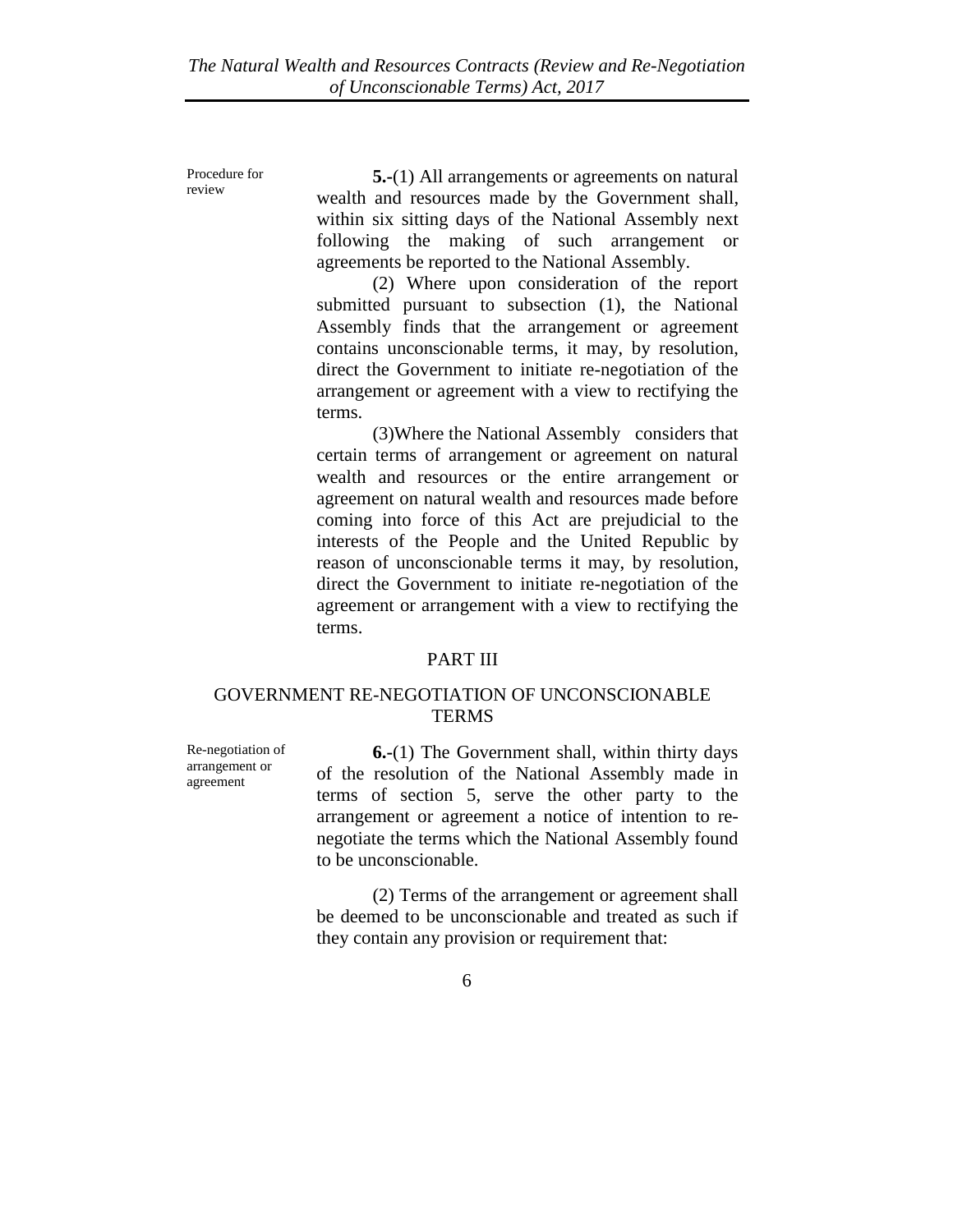- (a) aim at restricting the right of the State to exercise full permanent sovereignty over its wealth, natural resources and economic activity;
- (b) are restricting the right of the State to exercise authority over foreign investment within the country and in accordance with the laws of Tanzania;
- (c) are inequitable and onerous to the state;
- (d) restricts periodic review of arrangement or agreement which purports to last for life time the mining;
- (e) securing preferential treatment designed to create a separate legal regime to be applied discriminatorily for the benefit of a particular investor;
- (f) are restricting the right of the State to regulate activities of transnational corporations within the country and to take measures to ensure that such activities comply with the laws of the land;
- (g) are depriving the people of Tanzania of the economic benefits derived from subjecting natural wealth and resources to beneficiation in the country;
- (h) are by nature empowering transnational corporations to intervene in the internal affairs of Tanzania;
- (i) are subjecting the State to the jurisdiction of foreign laws and forum;
- (j) expressly or implicitly are undermining the effectiveness of State measures to protect the environment or the use of environment friendly technology; or
	- 7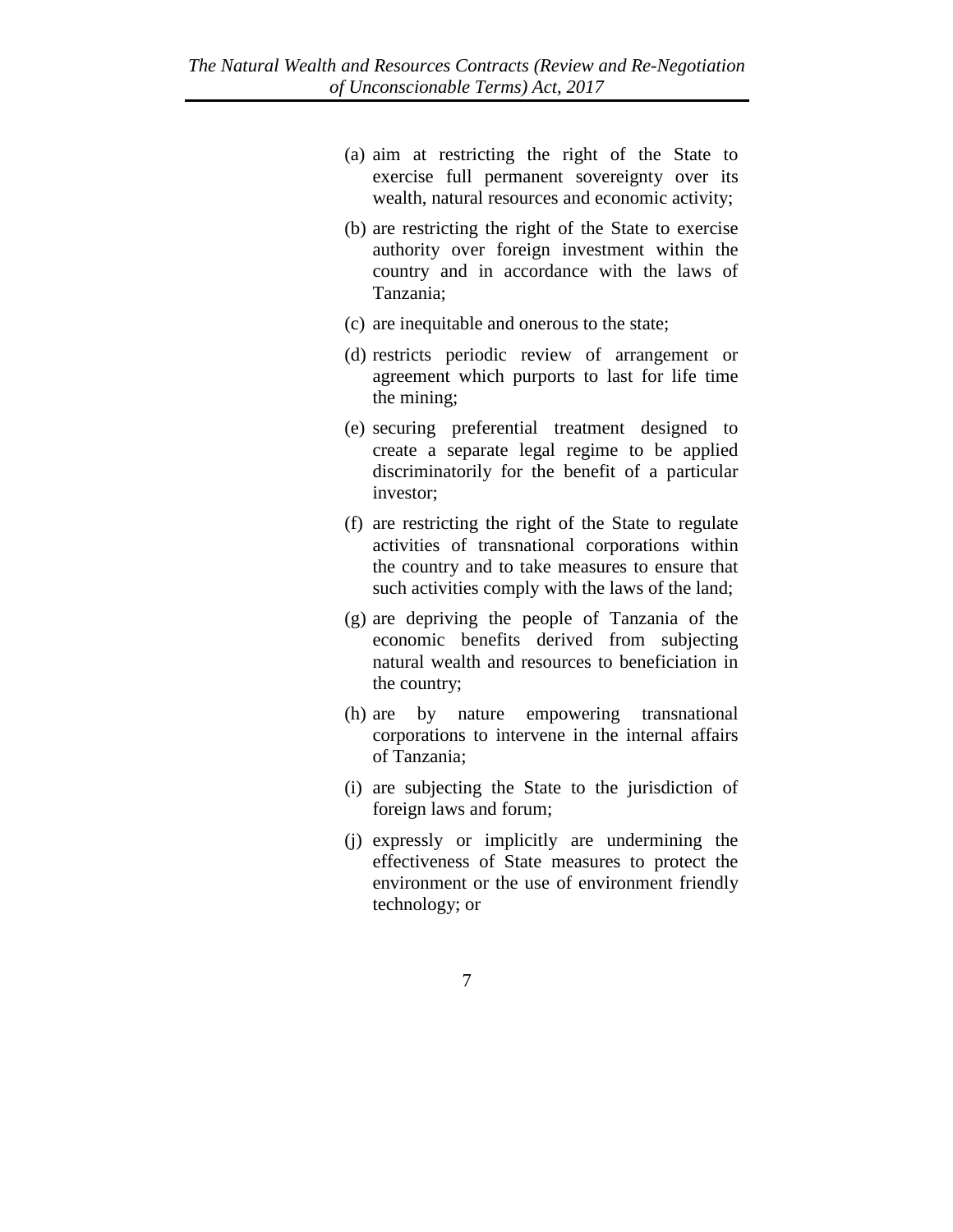(k) aim at doing any other act the effect of which undermines or is injurious to welfare of the People or economic prosperity of the Nation.

(3) In a notice served pursuant to subsection (1), the Government shall state the nature of the unconscionable terms and the intention to expunge the terms from the arrangement or agreement if the renegotiation is not concluded within a specified period.

(4) Unless the period for the renegotiation is extended by parties on mutual agreement, the period for renegotiation of unconscionable terms shall not exceed ninety days from date of service of notice to the other party.

(5)After completion of re-negotiation, the Government shall prepare a report on the outcome of renegotiation and lay down the report before the National Assembly.

Rectification and expunge of unconscionable terms

**7.-(**1)Where the Government has served notice of intention to re-negotiate the arrangement or agreement in terms of section 6 and the other party fails to agree to re-negotiate the unconscionable terms or no agreement is reached with regards to unconscionable such terms shall cease to have effect to the extent of unconscionable terms and shall, by operation of this Act, be treated as having been expunged.

(2) For the purpose of subsection (1), the provisions of this Act shall have over-riding effect over any other law governing administration and management of natural wealth and resources.

Powers to make regulations

**8.** The Minister may make regulations for the better carrying out of the provisions of this Act.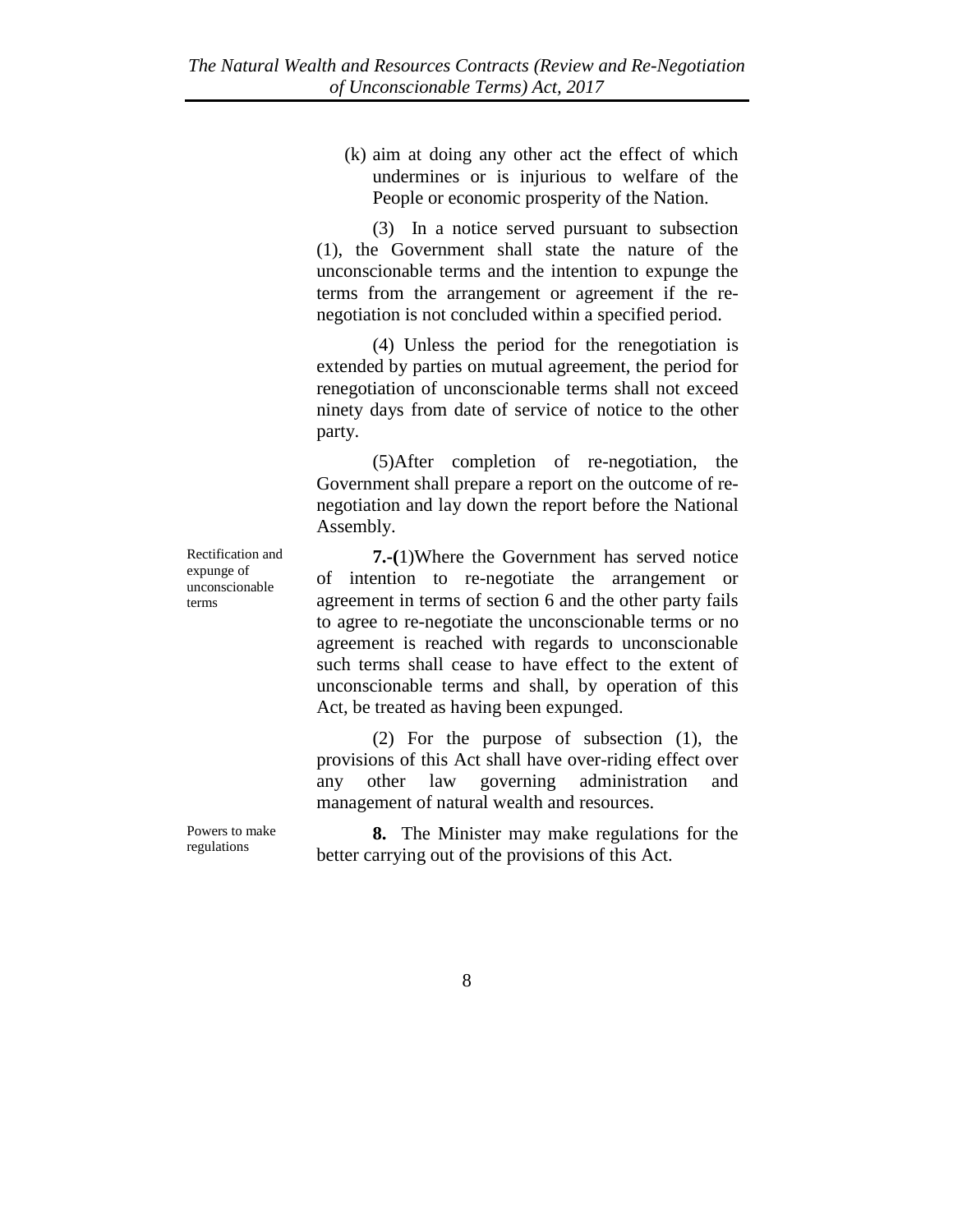## OBJECTS AND REASONS  $\overline{\phantom{a}}$

\_\_\_\_\_\_\_\_\_\_\_\_

The Bill proposes the enactment of the Natural Wealth and Resources Contracts (Review and Re-negotiation of Unconscionable Terms) Act, 2017 in order to provide for a mechanism by the People of Tanzania, through the National Assembly, can review arrangements or agreements made by the Government. The mechanism for review is included to ensure that the terms and conditions of such arrangements or agreements are in line with the interest of the People and the united republic. Once enacted, the proposed law will implement the provisions of Articles 8, 9 and 27 of the Constitution of the United Republic which charge every Tanzanian with the responsibility of protecting natural resources of the United Republic, the property of the state authority and all property collectively owned by the People and the United Republic.

This Bill is divided into Three Parts. Part I provides for preliminary provisions such as the name, commencement date and construction of terms used.

Part II provides for powers of the National Assembly, in the discharge of its oversight role under the Constitution, to review arrangements and agreements made by the Government and, where necessary, direct the Government to re-negotiate any unconscionable terms identified.

Part III provides for the procedure for the initiation of re-negotiation of unconscionable terms and provides a yard stick for unconstitutionality.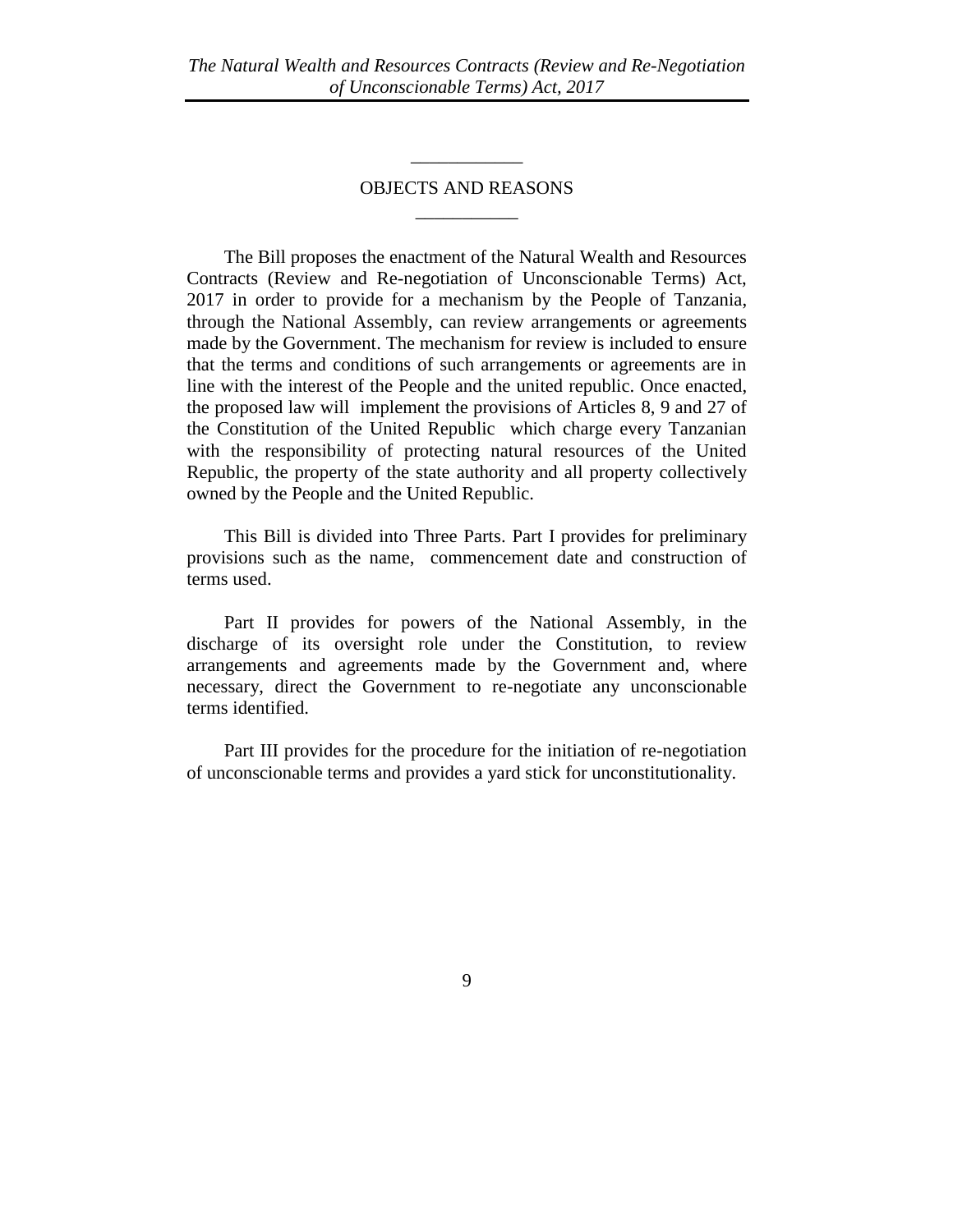## MADHUMUNI NA SABABU \_\_\_\_\_\_\_\_\_\_

\_\_\_\_\_\_\_\_\_\_

Muswada huu unapendekeza kutungwa kwa Muswada wa Sheria ya Mapitio na Majadiliano kuhusu Masharti Hasi katika Mikataba inayohusu Maliasili za Nchi. Sheria inayopekezwa inakusudia kuweka utaratibu ambapo wananchi kupitia chombo chao cha uwakilishi yaani Bunge la Jamhuri ya Tanzania kupitia na kujadili makubaliano na mikataba yote inayohusu rasilimali za Nchi ambayo imefungana na Jamhuri ya Muungano wa Tanzania kwa lengo la kujiridhisha endapo masharti, makubaliano na mikataba hiyo haikinzani na maslahi ya wananchi na Taifa kwa ujumla. Muswada huu unakusudia kutekeleza masharti ya Ibara za 8, 9 na 27 za Katiba ya Jamhuri ya Muungano ambazo, pamoja na mambo mengine, zinampa wajibu kila Mtanzania kuhakikisha kwamba anashiriki kikamilifu kulinda mali na rasimali za nchi kwa masilahi ya Watanzania na Jamhuri ya Muungano kwa ujumla.

Kwa kuzingatia wajibu wa kila Mtanzania na kwa kutambua wajibu wa Bunge kama chombo cha uwakilishi, Sheria inayopendekezwa imelipa nguvu Bunge kupitia mikataba yote inayohusina na maliasili za nchi ambayo imeingiwa na Jamhuri ya Muungano ilikujiridhisha kwa masharti yaliyomo katika mikataba hayo yamezingatia maslahi ya watanzania na Taifa kwa ujumla.

Muswada huu umegawanyika katika Sehemu kuu Tatu. Sehemu ya I inahusu masharti ya jumla kama vile jina la sheria na kuanza kutumika kwa Sheria inayopendekezwa.

Sehemu ya II inalipa Bunge la Jamhuri ya Muungano nguvu za kisheria ili kutekeleza wajibu wake wa kuisimamia Serikali liweze kupitia makubaliano na mikataba yote inayohusu maliasili za nchi ambayo imeingiwa na Jamhuri ya Muungano kwa lengo la kujiridhisha namasharti yaliyomo katika mikataba hiyo. Kwa mujibu wa masharti yanayopendekezwa katika Sehemu hii, baada ya kubaini masharti hasi katika Mikataba hiyo Bunge linaweza kuitaka Serikali kufanya majadiliano upya naupande wa pili wa mkataba ili kuondoa masharti hayo.